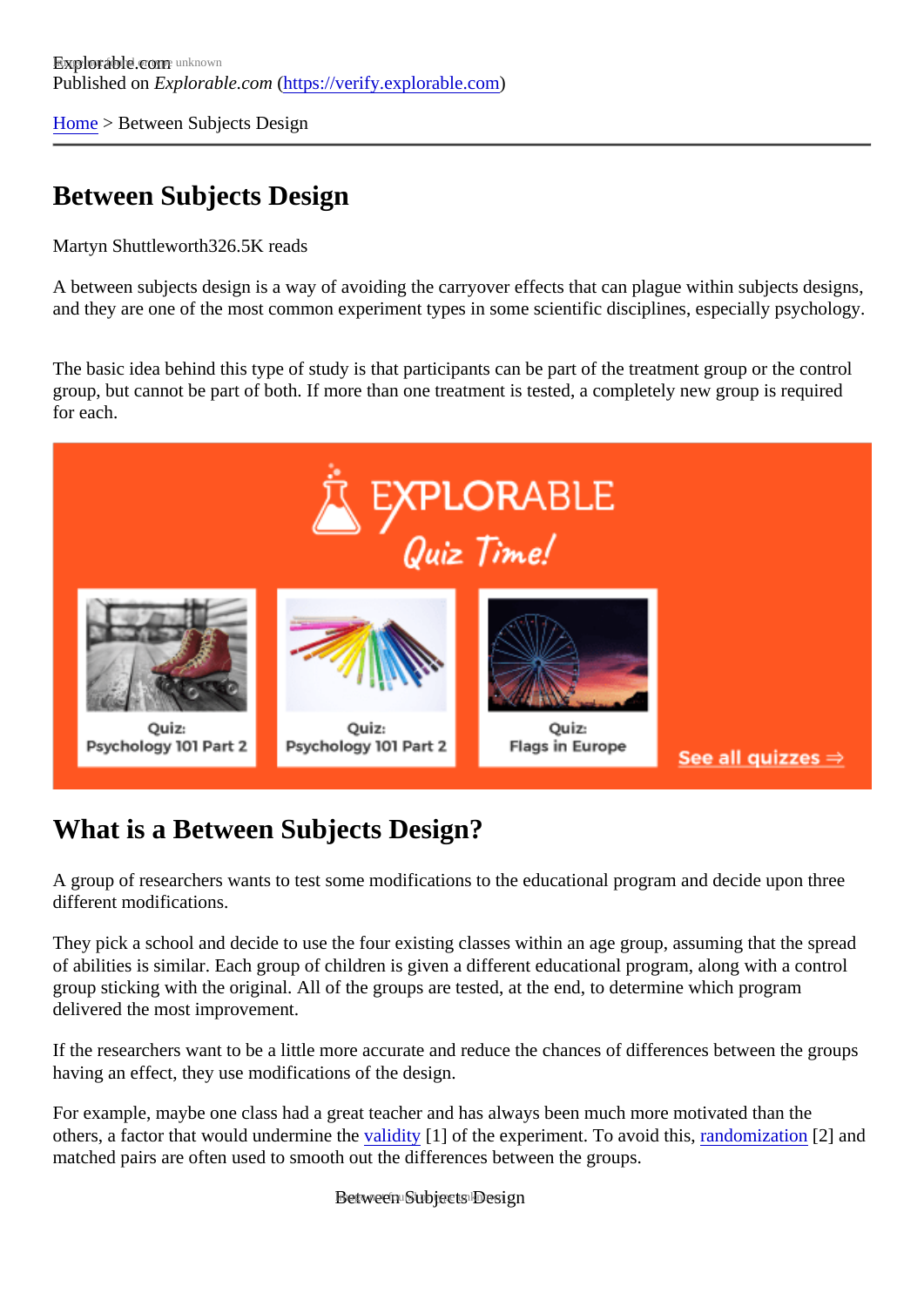## Advantages of Between Subjects Design

Between subjects designs are invaluable in certain situations, and give researchers the opportunity to [conduct an experime](https://verify.explorable.com/conducting-an-experiment)nt with very little contamination by extraneous factors.

This type of design is often called an independent measures design because every participant is only subjected to a single treatment. This lowers the chances of participants suffering boredom after a long ser of tests or, alternatively, becoming more accomplished through practice and experience, skewing the results.

## Disadvantages of Between Subjects Design

The main disadvantage with between subjects designs is that they can be complex and often require a lar number of participants to generate any useful and analyzable data. Because each participant is only measured once, researchers need to add a new group for every treatmentipulation[4].

• Practicality:

Researchers testing educational programs, for example, might need two groups of twenty children for a [control](https://verify.explorable.com/scientific-control-group)<sup>[5]</sup> and test group. If they wanted to add a third program to the mix, they would need anothe group of twenty children.

For many research programs, the sheer scale of the experiment and the resources required can mal between subjects designs impractical. If the condition tested is rare, then finding enough subjects becomes even more difficult.

• Individual Variability:

The other problem is that it is impossible to maintain homogeneity across the groups; this method us individuals, with all of their subtle differences, and this can skew data.

Age, gender and social class are just some of the obvious factors but intelligence, emotive quotient and every other personality construct can influence the data. If, for example, you were using a betwe subjects design to measure intelligence, how do you guarantee that emotion does not play a role? Some people may be very intelligent but are nervous when completing tests, so achieve lower score than they should. These individual differences can create a lot of background noise, reducing the effects of th[e statistics](https://verify.explorable.com/statistics-tutorial) [6] and obscuring genuine patterns and trends.

Assignment Bias:

Imagine researchers comparing educational programs, and they decide to use two schools as their participants. They find that there is a difference between the two groups and conclude that treatment is better than treatment B.

However, they neglected to take into account the fact that the schools contain children from different socio-economic backgrounds, and this created assignment bias. A better idea would have been to u children from a single school or usendom assignment, but this is not always possible.

Generalization:

Whilst it is easy to try to select subjects of the same age, gender and background, this then opens the door for [generalizatio](https://verify.explorable.com/what-is-generalization)n 8] issues, as you cannot then extrapolate the results to encompass wider groups. Striking the best balance is one of the keys to conducting a between subjects design. Failure do this can lead [to assignment bia](https://verify.explorable.com/sampling-error)<sup>n</sup>g, the ogre that threatens to destroy this type of research.

Environmental Factors: